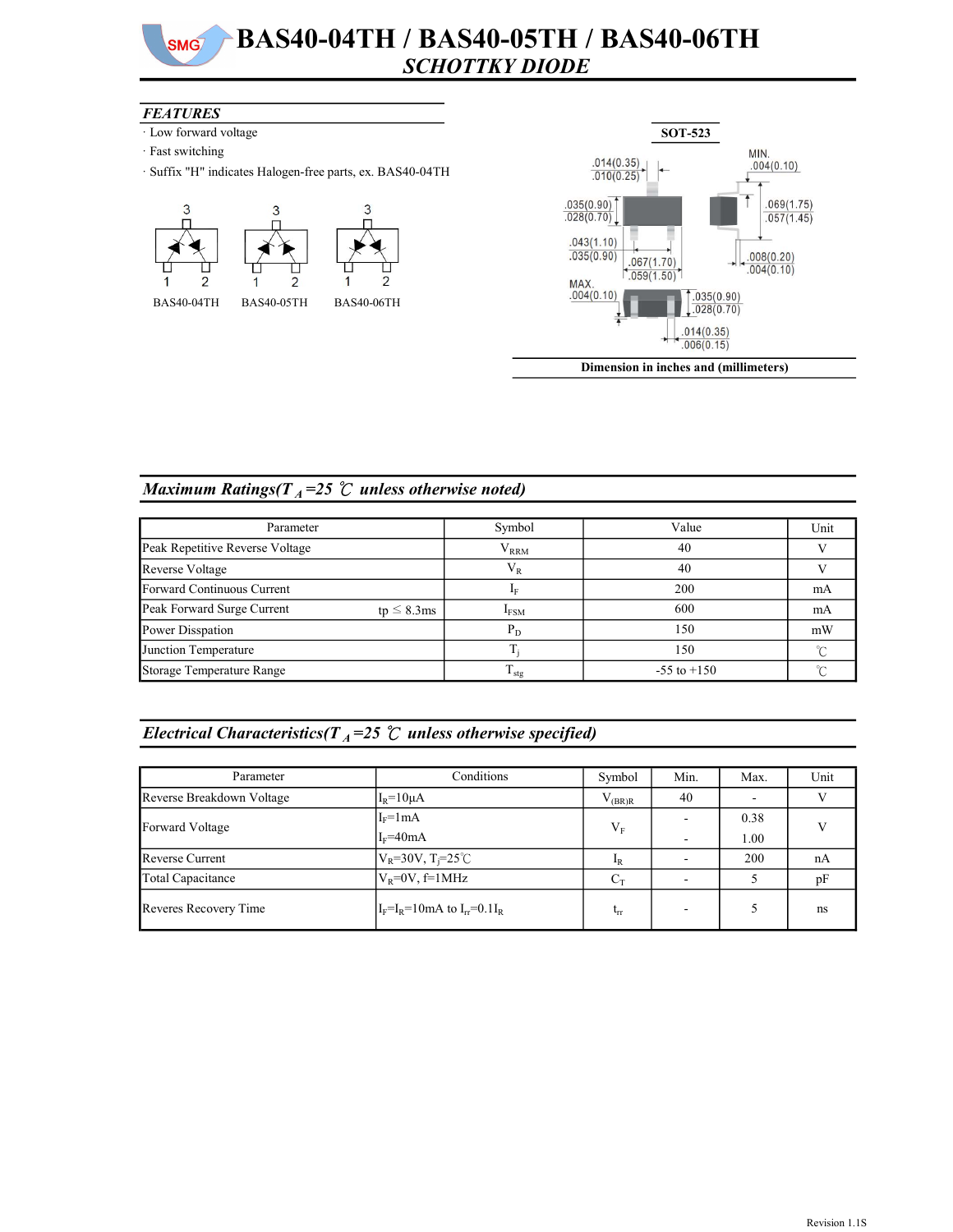# RATINGS AND CHARACTERISTIC CURVES

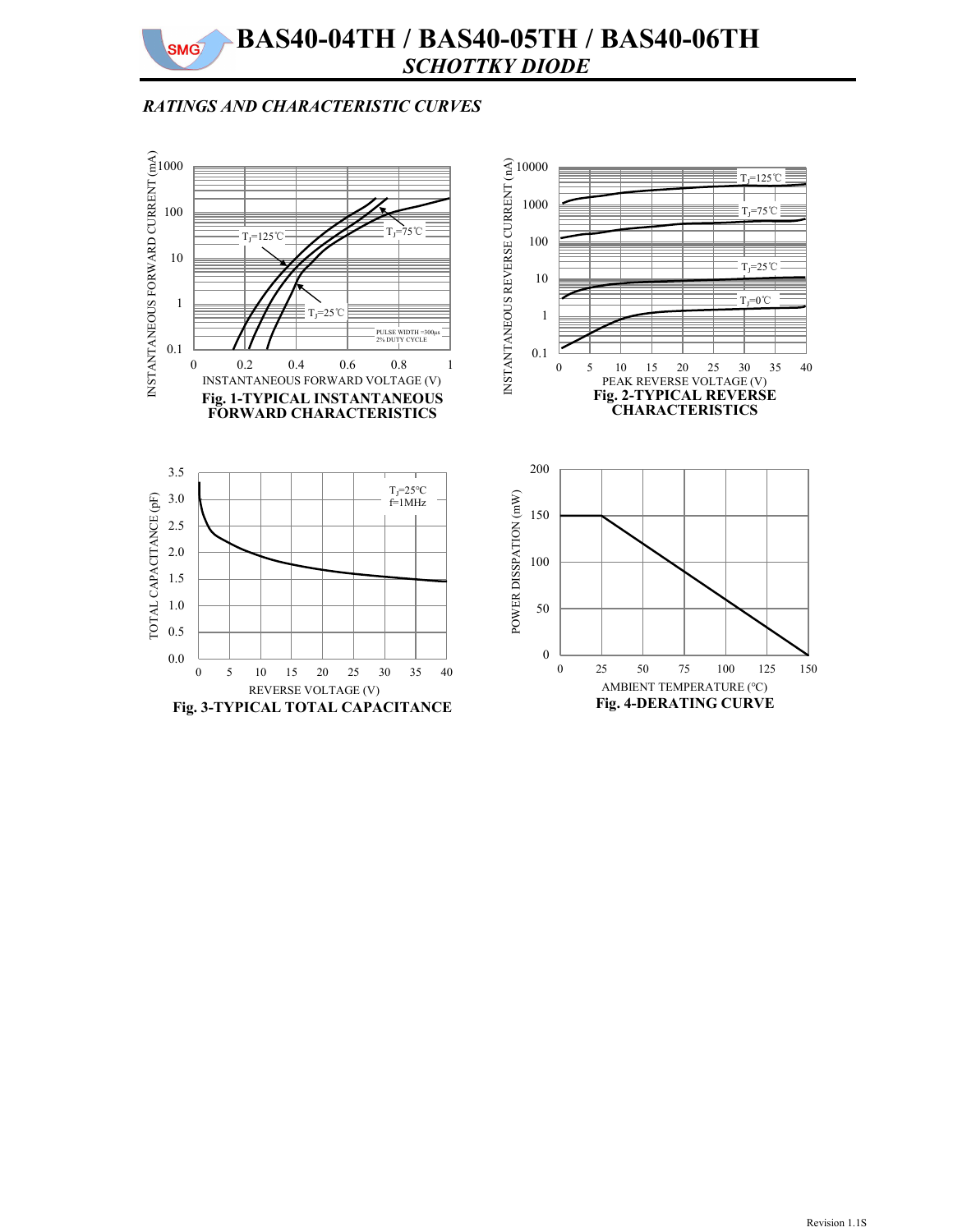BAS40-04TH / BAS40-05TH / BAS40-06TH SCHOTTKY DIODE

## TAPE & REEL SPECIFICATION

**SMG** 



| Item                   | <b>Symbol</b> | <b>SOT-523</b>    |
|------------------------|---------------|-------------------|
| Carrier width          | $A_0$         | $1.85 \pm 0.10$   |
| Carrier length         | $B_0$         | $1.85 \pm 0.10$   |
| Carrier depth          | K             | $1.05 \pm 0.10$   |
| Sprocket hole          | d             | $1.50 \pm 0.10$   |
| Reel outside diameter  | D             | $178.00 \pm 2.00$ |
| Feed hole width        | $D_0$         | $13.00 \pm 0.50$  |
| Reel inner diameter    | $D_1$         | MIN. 50.00        |
| Sprocke hole position  | E             | $1.75 \pm 0.10$   |
| Punch hole position    | F             | $3.50 \pm 0.10$   |
| Sprocke hole pitch     | $P_0$         | $4.00 \pm 0.10$   |
| Punch hole pitch       | $P_1$         | $4.00 \pm 0.10$   |
| Embossment center      | $P_2$         | $2.00 \pm 0.10$   |
| Overall tape thickness | T             | MAX. 0.60         |
| Tape width             | W             | $8.00 \pm 0.20$   |
| Reel width             | W1            | <b>MAX.</b> 10.00 |

#### ORDER INFORMATION

| $\sim$ $\alpha$<br>Package | Reel Size |  |
|----------------------------|-----------|--|
|                            | 711       |  |

### MARKING CODE

| Part Number      | Marking Code |
|------------------|--------------|
| <b>BAS40-04H</b> | 44           |
| <b>BAS40-05H</b> | 45           |
| <b>BAS40-06H</b> | 46           |